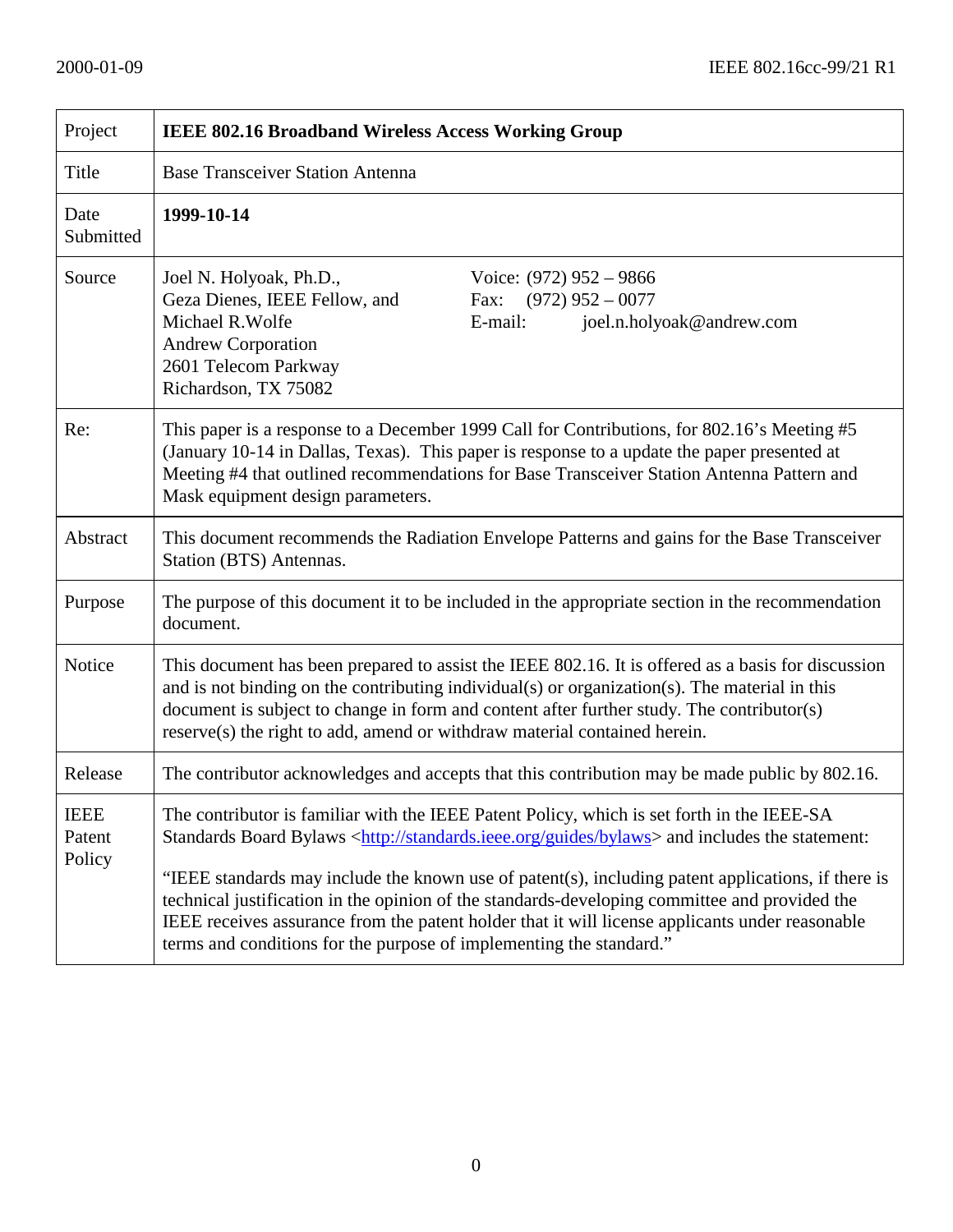# **Base Transceiver Station Antenna Recommendations**

*Joel N. Holyoak, Ph.D., Geza Dienes, and Michael R. Wolfe Andrew Corporation*

# **5. Base Transceiver Station (BTS) Antenna**

The recommendations for the Base Transceiver Station antenna are meant to augment the overall system design for the Broadband Wireless Access implementation. It is expected that improvements in the ability to create improved patterns in the future will allow system designers additional flexibility. The maximum and minimum values presented in this section are not meant to limit future design capabilities.

# *5.1. Electrical Characteristics*

The two types of BTS antennas, sector and omni-directional, are considered. The specification focuses on sector antennas because the application of omni-direction antennas is minimal and can be better served by the use of two 180° sector antennas. At this time, the patterns have no differentiation based on frequency. Three classes of operation are considered and involve low, moderate, and high interference environments.

|                                 | Class $1 - Low$ Interference | Class $2$ – Moderate to High | Class $3 - \text{Very High}$    |
|---------------------------------|------------------------------|------------------------------|---------------------------------|
|                                 | Environment                  | Interference Environment     | <b>Interference Environment</b> |
| <b>User Density</b>             | low                          | Higher                       | highest                         |
| Overlap (with adjacent sectors) | minimal                      | Increasing                   | most                            |
| <b>Buffer Distance (between</b> | large                        | Limited                      | none                            |
| potential interfering cells)    |                              |                              |                                 |
| Concurrent Signals              | smallest number              | multiple in each sector      | most                            |
| <b>Frequency Reuse</b>          | minimal, if any              | Some                         | significant                     |
| Polarization Differentiation    | not required                 | Important                    | critical                        |

A  $0^{\circ}$  reference direction shall be defined for each antenna. The radiation characteristics in this standard are all referred to this reference direction.

The co-polar and cross-polar radiation envelopes for both azimuth and elevation shall not exceed the radiation pattern envelopes, RPE(s), for the classes of operation in which they are presented. While an envelope implies a specified maximum and minimum value, maximum and minimum values shall be specified as required to best specify coexistence principles.

# **5.1.1 Linear Polarization**

Only horizontal and vertical polarization shall be included in this specification.

# **5.1.1.1 Affect on Radiation Pattern Envelop (RPE)**

In considering coexistence, the purchaser/system provider needs to factor the AZ and EL RPE's into the required coverage footprint. For purposes of consistency and ease of implementation, the ability to select either horizontal or vertical polarization without the need for concern for differences in the RPE's is considered very important. Hence, the AZ and EL RPE's shall be identical for horizontal and vertical polarized antennas.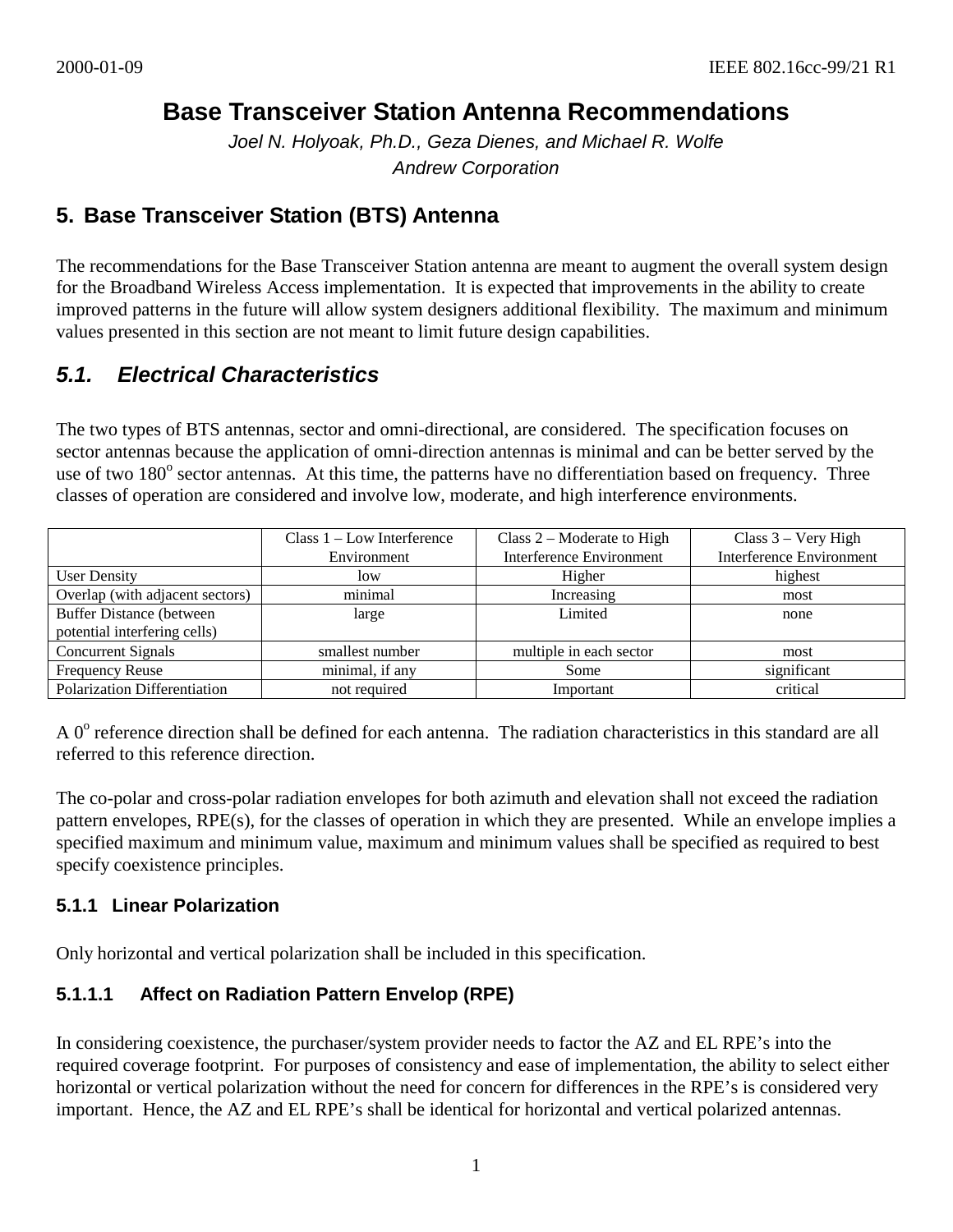# 2000-01-09 IEEE 802.16cc-99/21 R1 **5.1.1.2 Minimum Cross-Polar Discrimination (XPD)**

The cross-polar discrimination (XPD) sets the difference in dB between the peak of the copolarized main beam and the maximum cross-polarized signal over an angle measured within a defined region. With respect to coexistence, XPD is important not only for discrimination from interference within the local cell but also from adjacent cells. It is recommended that the polarization discrimination be >30 dB.

#### **5.1.1.3 Minimum Cross-Polar Isolation (XPI)**

Specification of a minimum cross-polar isolation (XPI) for the BTS antenna implies that the antenna is a dual polarized antenna. Practice is showing that these antennas are being deployed as single polarized units. Hence, there is not a need to define the minimum cross-polar isolation.

## **5.1.1.4 Inter-Port Isolation**

Specification of a inter-port isolation for the BTS antenna implies that the antenna is a dual polarized antenna. Practice is showing that these antennas are being deployed as single polarized units. Hence, for those deployments, there is not a need to define the inter-port isolation.

Should there be an application using a dual polarized BTS antenna, the isolation between the input ports of the dual polarized antenna should be agreed upon between the equipment supplier and the purchaser in line with the overall system design requirements. For guidance, inter-port isolation better than 25 dB is typical.

#### **5.1.1.5 Antenna-to-Antenna Isolation**

In practice, sector antennas are being co-located that are directed to the same sector. Such co-location involves two primary configurations. In one case, there are multiple antennas mounted at the same site on the same mounting structure that are directed to the same sector angle. In the second case, there are multiple antennas mounted at the same site on different mounting structures that are directed to the same sector.

Antenna-to-antenna isolation is dependent on factors like site location, mounting configurations, and other system level issues. Even with seemingly uncontrollable factors, there is a need for isolation between the antennas directed to the same sector. For guidance, the antenna-to-antenna isolation for antennas which are copointed to the same sector with sector sizes of  $90^{\circ}$  and less should be minimally 60 dB.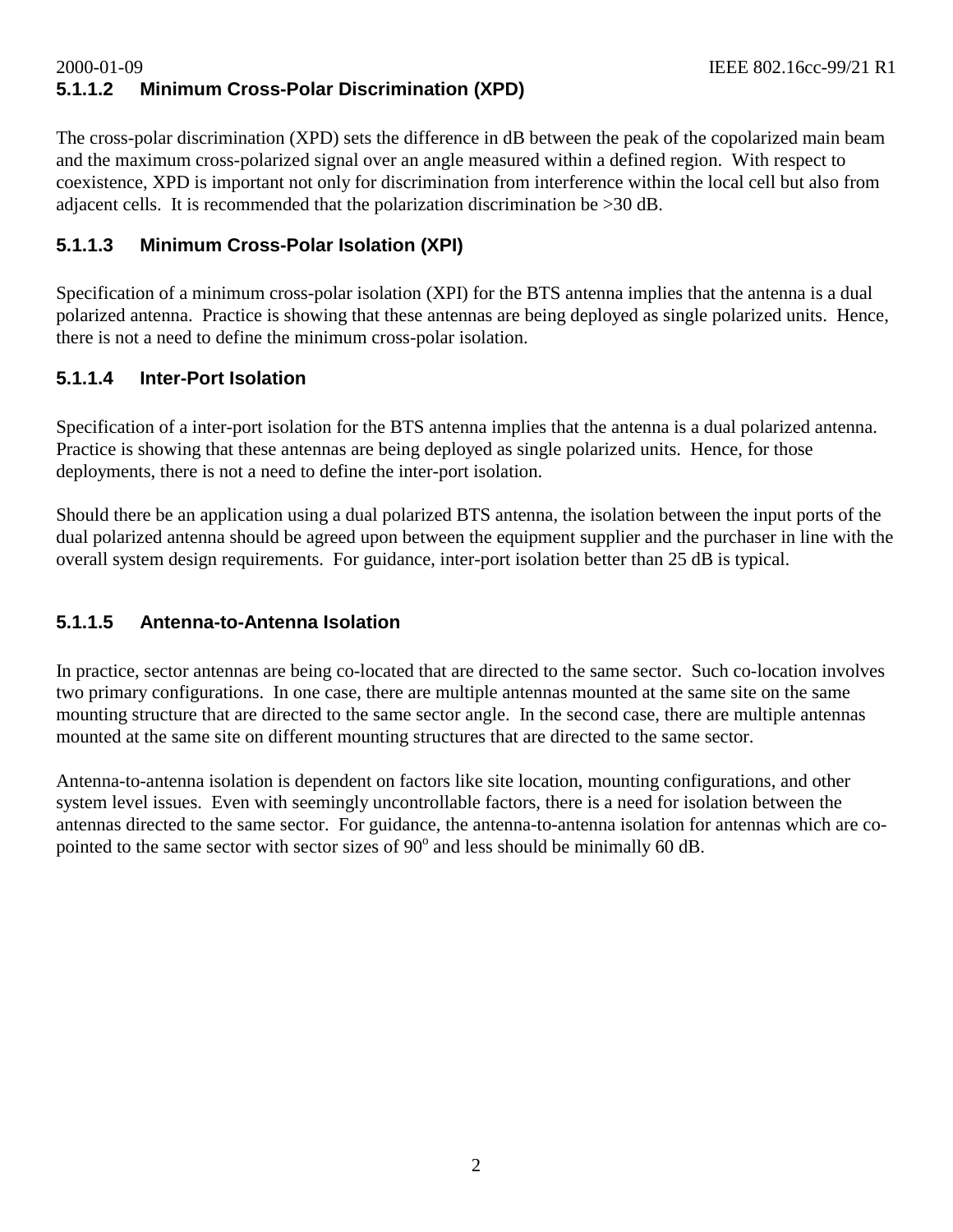# **5.1.2 Radiation Pattern Envelop (RPE)**

#### **5.1.2.1 Azimuth Radiation Pattern Envelopes, Sectored**

The azimuth radiation pattern envelope is specified in terms a variable  $\alpha$  that is  $\frac{1}{2}$  the 3 dB beamwidth of the antenna. Sector sizes for these RPE tables range from  $15^{\circ}$  to  $135^{\circ}$ . A  $180^{\circ}$  sector will be considered a special case for use in generation of an omni-directional antenna pattern.

# **5.1.2.1.1 Class 1 Azimuth RPE**

A Class 1 implementation involves a low interference environment. For this case, it is assumed that the antenna pattern of the sector antenna need not be as tight as for a higher interference environment.

# **5.1.2.1.1.1 Class 1 - Co-Polar Azimuth**

The effect of azimuth on improved coexistence involves increasing the steepness of the sidelobe so that there is reduced overlap of the adjacent sectors. While other authorities' specifications specify less steepness in the rolloff, existing technology shows that increased steepness can be achieved. This recommendation promotes the improved technology capabilities and encourages further improvements.

In terms of α, where α equals  $\frac{1}{2}$  the 3 dB beamwidth:

| Angle              | <b>ETSI</b>      | Recommended      | Recommended      |
|--------------------|------------------|------------------|------------------|
| off-boresight      | Recommended      | Maximum          | Minimum Relative |
| $\mathbf{O}$       | Maximum          | Relative Gain dB | Gain dB          |
|                    | Relative Gain dB |                  |                  |
|                    |                  |                  | $-3$             |
| $\alpha$           |                  | 0                | $-3$             |
| $\alpha + 5$       |                  |                  | $-5$             |
| $2 * \alpha$       |                  | $-10$            |                  |
| $(2 * \alpha) + 5$ | $-10$            |                  |                  |
| 135                | $-12$            |                  |                  |
| $3 * \alpha$       |                  | $-20$            |                  |
| 155                | $-15$            | $-25$            |                  |
| 180                | $-25$            | $-25$            |                  |

A minimum gain is included to guarantee illumination within the sector. Elimination of nulls helps to keep remote stations from needing the base station to transmit using excess power that could affect coexistence.

Note: ETSI values have been included for comparison purposes only and will be excluded when the document is finalized.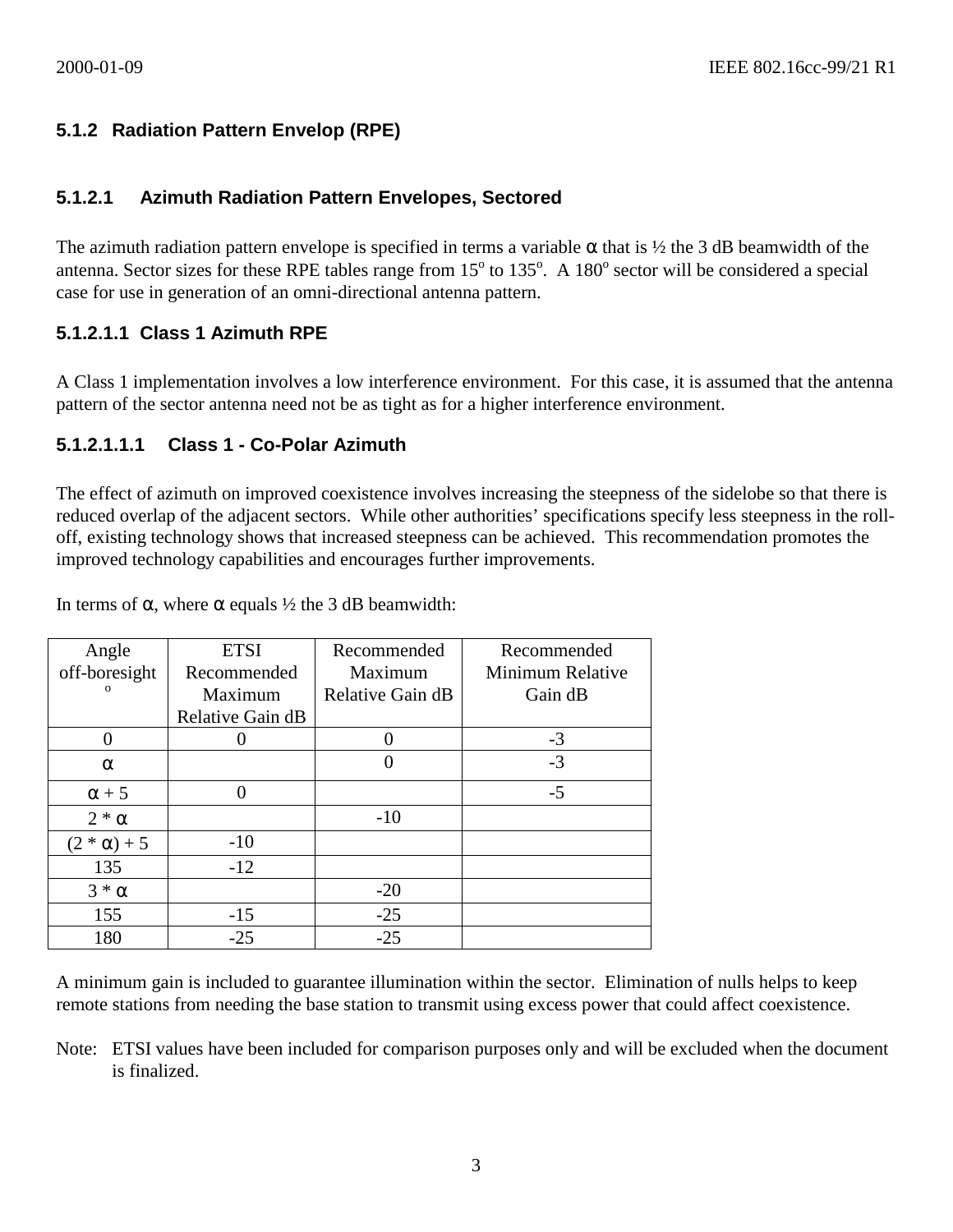# **5.1.2.1.1.2 Class 1 - Cross-Polar Azimuth**

In terms of α, where α equals  $\frac{1}{2}$  the 3 dB beamwidth

| Angle         | <b>ETSI</b>      | Recommended      |
|---------------|------------------|------------------|
| off-boresight | Recommended      | Maximum          |
| $\Omega$      | Maximum          | Relative Gain dB |
|               | Relative Gain dB |                  |
|               | $-22$            | $-22$            |
| $\alpha$      | $-22$            | $-25$            |
| $\alpha$ + 15 | $-25$            |                  |
| $3 * \alpha$  |                  | $-25$            |
| 180           | $-25$            | $-25$            |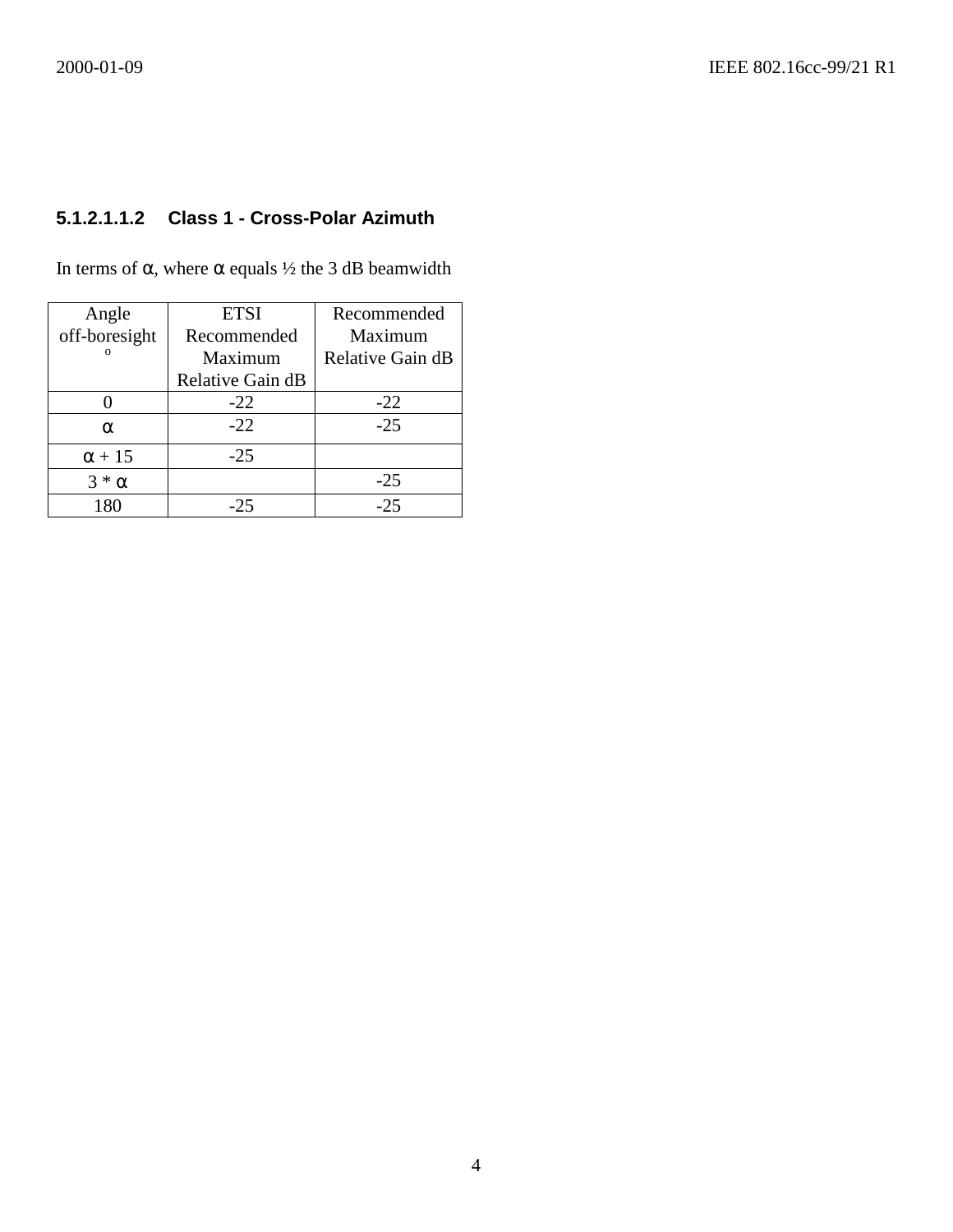# **5.1.2.1.2 Class 2 Azimuth RPE**

A Class 2 implementation involves a moderate to high interference environment. For this case, it is assumed that the antenna pattern of the sector antenna needs to be as tight as possible to limit interference.

# **5.1.2.1.2.1 Class 2 - Co-Polar Azimuth**

In terms of α, where α equals  $\frac{1}{2}$  the 3 dB beamwidth:

| Angle         | <b>ETSI</b>      | Recommended      | Recommended      |
|---------------|------------------|------------------|------------------|
| off-boresight | Recommended      | Maximum          | Minimum Relative |
| $\mathbf{o}$  | Maximum          | Relative Gain dB | Gain dB          |
|               | Relative Gain dB |                  |                  |
| 0             |                  | 0                | $-5$             |
| $\alpha$ - 5  |                  |                  | $-5$             |
| $\alpha$      |                  | 0                |                  |
| $\alpha + 5$  | 0                |                  |                  |
| $\alpha + 15$ | $-20$            |                  |                  |
| $2 * \alpha$  |                  | $-20$            |                  |
| 110           | $-23$            |                  |                  |
| $3 * \alpha$  |                  | $-30$            |                  |
| 140           | $-35$            |                  |                  |
| 155           |                  | $-30$            |                  |
| 180           | $-35$            | $-30$            |                  |

# **5.1.2.1.2.2 Class 2 - Cross-Polar Azimuth**

In terms of α, where  $\alpha$  equals  $\frac{1}{2}$  the 3 dB beamwidth

| Angle         | <b>ETSI</b>      | Recommended      |
|---------------|------------------|------------------|
| off-boresight | Recommended      | Maximum          |
| $\Omega$      | Relative Gain dB | Relative Gain dB |
|               |                  | $-25$            |
| $\alpha$      | $-25$            | $-30$            |
| $\alpha$ + 15 | $-30$            |                  |
| 105           | $-30$            |                  |
| 140           | $-35$            |                  |
| $3 * \alpha$  |                  | $-30$            |
| 180           | -35              | -30              |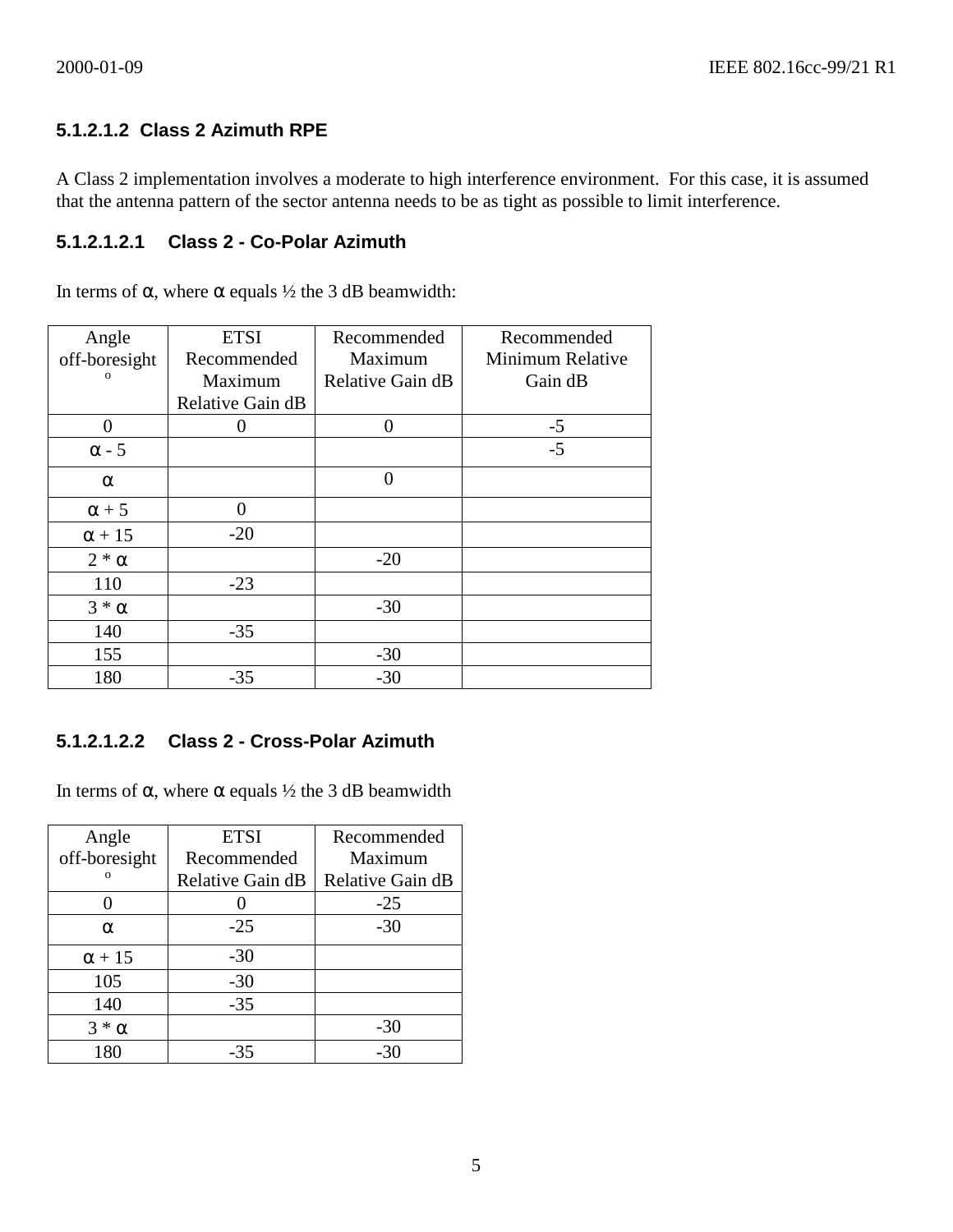## 2000-01-09 IEEE 802.16cc-99/21 R1 **5.1.2.1.2.3 Class 2 – Flat Pattern Considerations**

There has been some discussion on the need for a different type of pattern architecture. This architecture provides for a flat pattern throughout the half power azimuth beamwidth. The argument to include a flat-top pattern leads to a discussion of the type of cell architectures that will be deployed. The flat-top pattern is optimized for a circular cell architecture. It has equal power along the radius of the circular cell. The following figure shows the 90° sectorized circular cell architecture.



The signal strength around the perimeter would be approximately constant under ideal conditions.

A sector design which has patterns similar to those proposed here has  $\pm \alpha$  as the 3-dB points is better optimized for a square cell structure as shown in the following figure which also has  $90^\circ$  secorization.



In this case, the distance to the corner is farther than the distance to the sector edge. The proposed pattern better fills the square. In terms of coexistence, the use of a square cell structure would tend to mitigate overlap regions and reduce potential adjacent cell interference.

# **5.1.2.1.3 Class 3 Azimuth RPE**

A Class 3 implementation involves a very high interference environment. For this case, it is assumed that the antenna pattern of the sector antenna needs to be tighter than achieved for Class 2 in order to limit interference. This class is the most important with respect to steepness of the slope at values greater than  $\alpha$ . In previous classes, recommended maximum relative gain values were specified at integer multiples of  $\alpha$  and at specified angle values added to integer multiples of  $\alpha$ . This latter specification has a more pronounced effect at  $\alpha = 15^{\circ}$ than, for example,  $\alpha = 45^{\circ}$  for a value specified for angle  $\alpha + n^{\circ}$  where n = 5, 10, 15. Because of the greater possibilities of interference in Class 3 in adjacent sectors, it is recommended that fixed differences from integer multiples of  $\alpha$  not be used but instead multiples including fractional multiples of  $\alpha$  be used. The values specified here will need to be modified should improved techniques allow for realizable steeper slopes at the sector boundaries.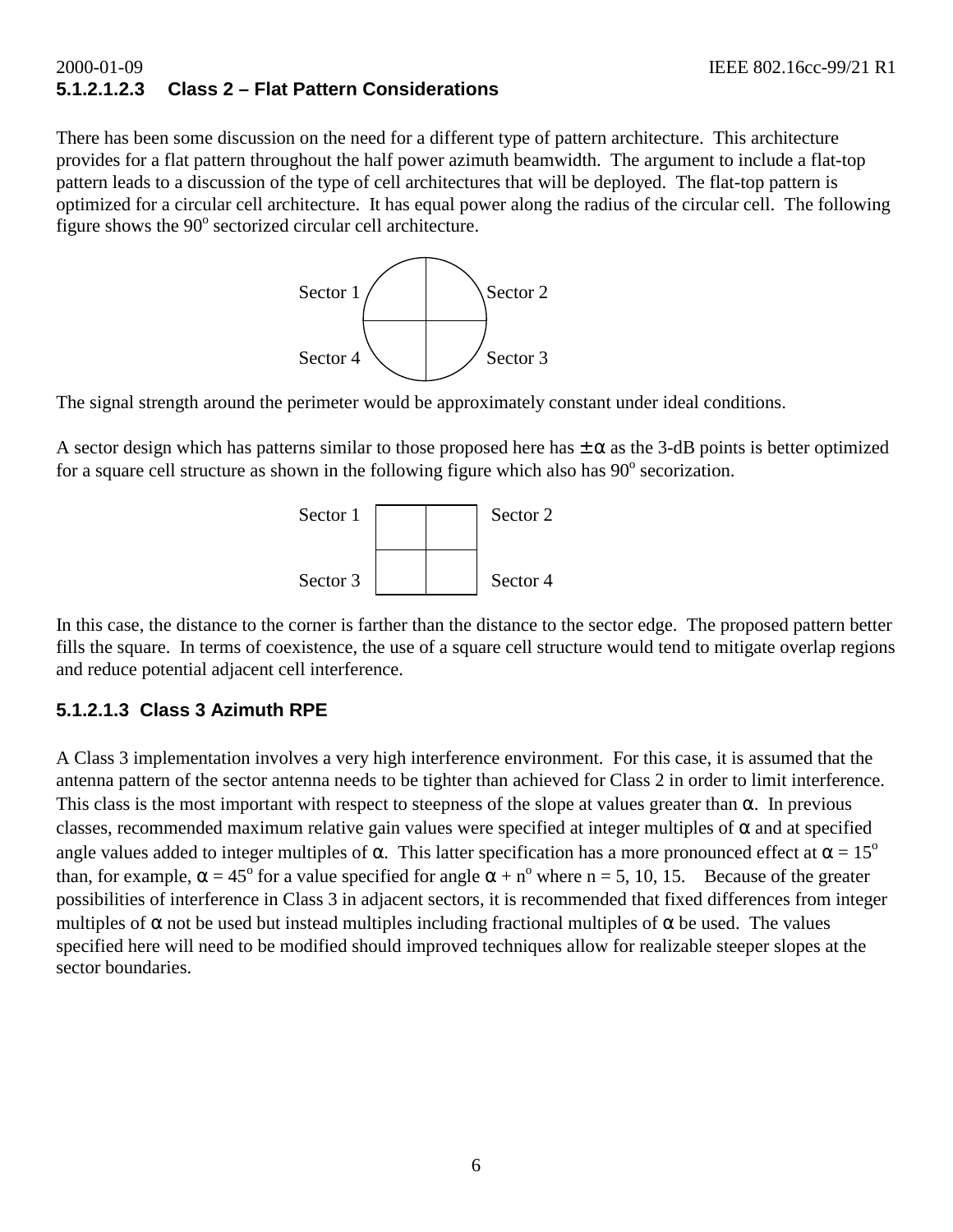# 2000-01-09<br> **5.1.2.1.3.1 Class 3 - Co-Polar Azimuth**<br> **2000-01-09**<br> **2000-01-09**<br> **IEEE 802.16cc-99/21 R1 5.1.2.1.3.1 Class 3 - Co-Polar Azimuth**

In terms of α, where α equals  $\frac{1}{2}$  the 3 dB beamwidth:

| Angle          | Recommended      | Recommended      |
|----------------|------------------|------------------|
| off-boresight  | Maximum          | Minimum Relative |
| $\Omega$       | Relative Gain dB | Gain dB          |
|                |                  | -7               |
| $\alpha$       | 3                |                  |
| $1.1 * \alpha$ |                  |                  |
| $1.3 * \alpha$ | $-25$            |                  |
| $2 * \alpha$   | $-29$            |                  |
| $3 * \alpha$   | $-35$            |                  |
| 155            | $-35$            |                  |
| 180            | $-35$            |                  |

# **5.1.2.1.3.2 Class 3 - Cross-Polar Azimuth**

In terms of α, where α equals  $\frac{1}{2}$  the 3 dB beamwidth:

| Angle         | Recommended      |
|---------------|------------------|
| off-boresight | Maximum          |
|               | Relative Gain dB |
|               | -27              |
| α             | -33              |
| $*\alpha$     | -33              |
| 180           | -33              |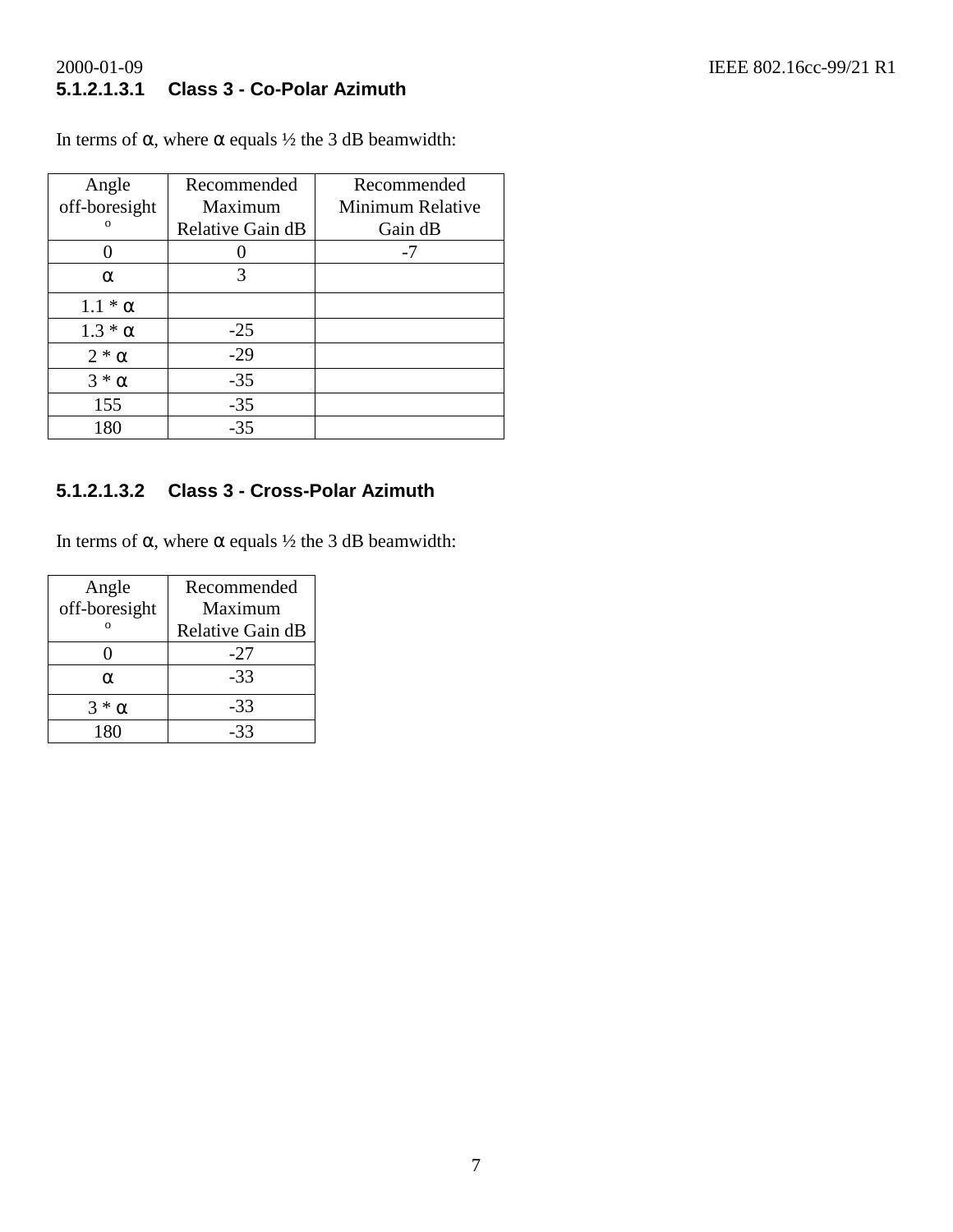# **5.1.2.2 Elevation Radiation Pattern Envelopes, Sectored**

#### **5.1.2.2.1 Coexistence Issues**

Based on a cursory look at the coexistence issues of an elevation radiation pattern, it might appear that the envelope needs only be defined for the angles above the horizon. In other authorities' specifications, this practice is observed. In other sections of this document, system aspects of power control and rain fade attenuation are considered which need certain gains for the angles below the horizon. It is proposed that the maximum radiation pattern envelope be defined above the horizon and the minimum radiation pattern envelope be defined below the horizon. In addition, informative information on the maximum radiation pattern envelope will be given for angles below the horizon.

# **5.1.2.2.2 Reference Directions**

This specification will follow accepted practices for the specification of elevation radiation pattern envelopes that provide for the  $0^{\circ}$  angle to be directed overhead, the  $90^{\circ}$  angle directed at the horizon, and the 180 $^{\circ}$  angle directed downward.

#### **5.1.2.2.3 Class 1 Elevation RPE.**

A Class 1 implementation involves a low interference environment. For this case, it is assumed that the antenna pattern of the sector antenna need not be as tight as for a higher interference environment.

#### **5.1.2.2.3.1 Class 1 - Co-Polar Elevation**

Above the peak of the elevation beam (Note: takes into account that beam tilt may be used):

| Angle    | <b>ETSI</b>      | Recommended      |
|----------|------------------|------------------|
| $\Omega$ | Recommended      | Maximum Relative |
|          | Maximum          | Gain dB          |
|          | Relative Gain dB |                  |
|          | $-25$            | $-30$            |
| 50       |                  | $-30$            |
| 65       |                  | $-20$            |
| 70       |                  | $-20$            |
| 75       | $-15$            |                  |
| 83       |                  | $-3$             |
| 86       |                  |                  |
| 90       |                  |                  |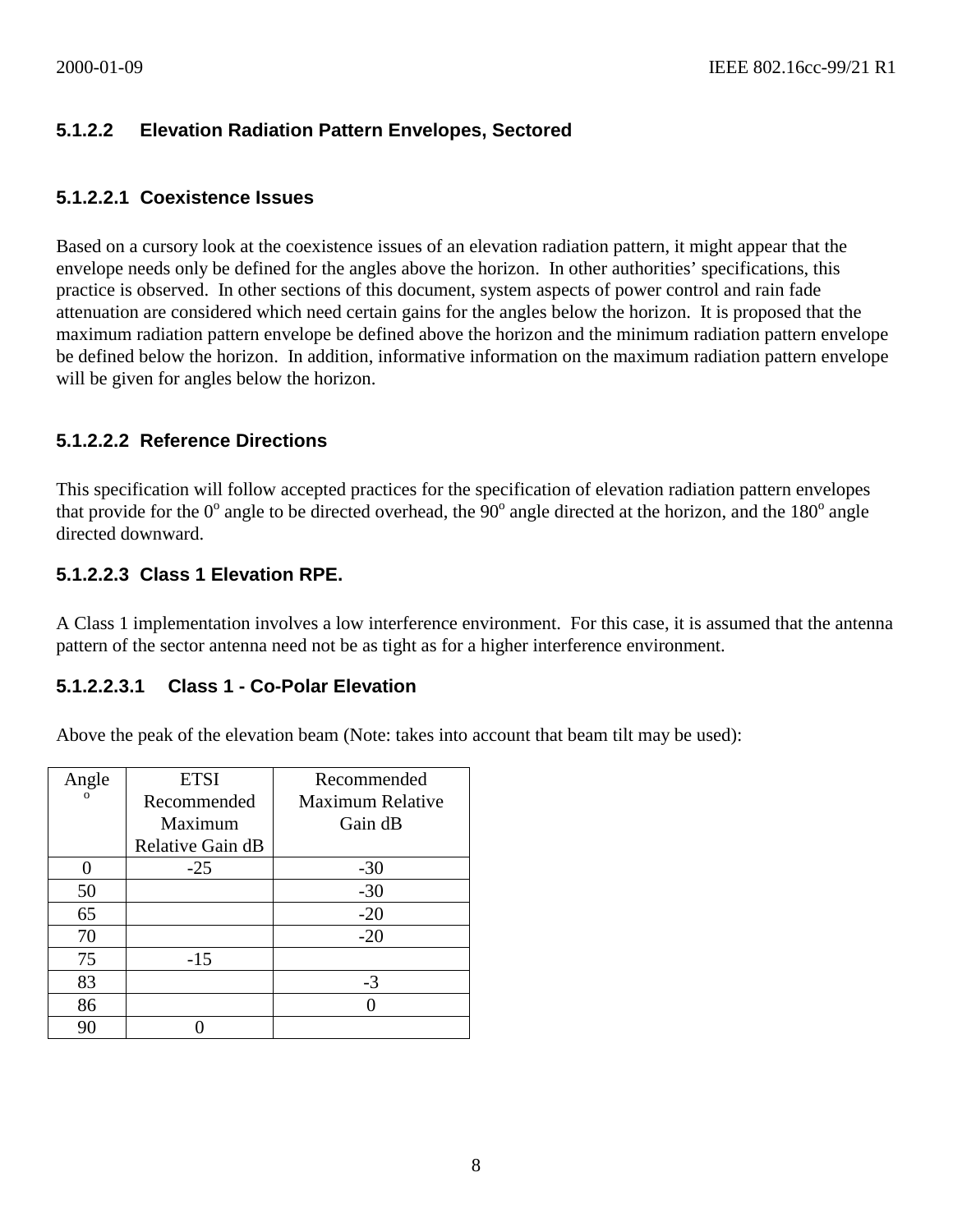Angle Recommended Minimum Relative Gain dB 90 -3  $94$  -3 110 -32 130 -80 180 -80

Below peak of the elevation beam (Note: takes into account that beam tilt may be used).

The specification of the minimum gain below the horizon helps to eliminate nulls in pattern that could result in the use of additional power that could affect coexistence.

# **5.1.2.2.3.2 Class 1 - Cross-Polar Elevation**

| Angle | ETSI             | Recommended             |
|-------|------------------|-------------------------|
|       | Recommended      | <b>Maximum Relative</b> |
|       | Maximum          | Gain dB                 |
|       | Relative Gain dB |                         |
|       | $-22.$           | $-22$                   |
|       | -25              | $-25$                   |

Use linear interpolation between limits.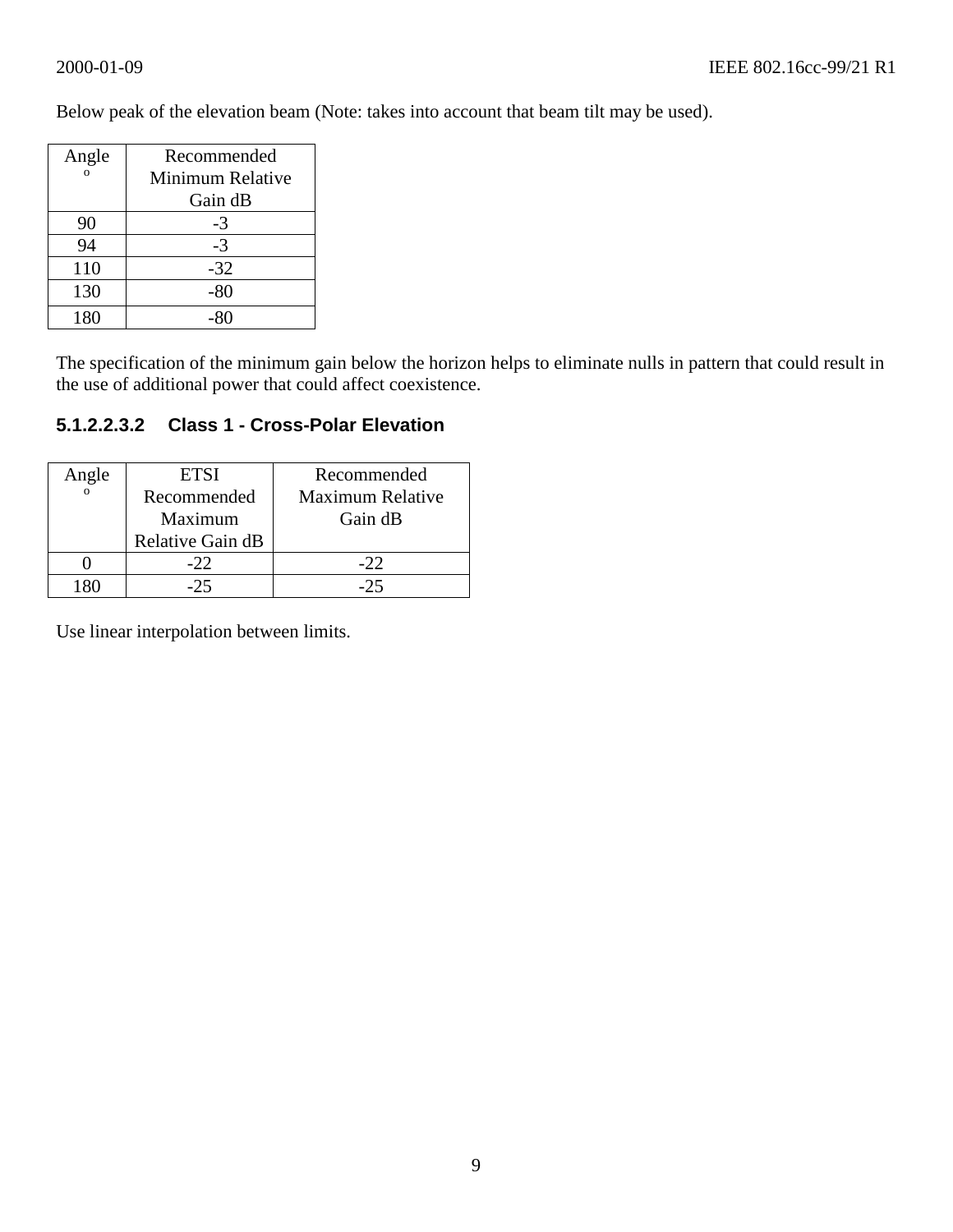# **5.1.2.2.4 Class 2 Elevation RPE**

A Class 2 implementation involves a moderate to high interference environment. For this case, it is assumed that the antenna pattern of the sector antenna needs to be as tight as possible to limit interference.

# **5.1.2.2.4.1 Class 2 - Co-Polar Elevation**

Above peak of the elevation beam:

| Angle    | <b>ETSI</b>      | Recommended             |
|----------|------------------|-------------------------|
| $\Omega$ | Recommended      | <b>Maximum Relative</b> |
|          | Maximum          | Gain dB                 |
|          | Relative Gain dB |                         |
|          | $-25$            | $-33$                   |
| 65       |                  | $-33$                   |
| 73       |                  | $-27$                   |
| 75       | $-15$            |                         |
| 86.7     |                  | $-14$                   |
| 88.7     |                  | $-2$                    |
| 89.4     |                  |                         |
| 90       |                  |                         |

Below peak of the elevation beam:

| Angle    | Recommended      |
|----------|------------------|
| $\Omega$ | Minimum Relative |
|          | Gain dB          |
| 90       |                  |
| 90.3     | $-0.5$           |
| 90.8     | $-2$             |
| 91.3     | $-4$             |
| 93       | $-17$            |
| 95       | $-22$            |
| 100      | $-22$            |
| 109.5    | $-28$            |
| 116      | $-28$            |
| 117.5    | $-33$            |
| 120      | $-33$            |
| 120      | $-80$            |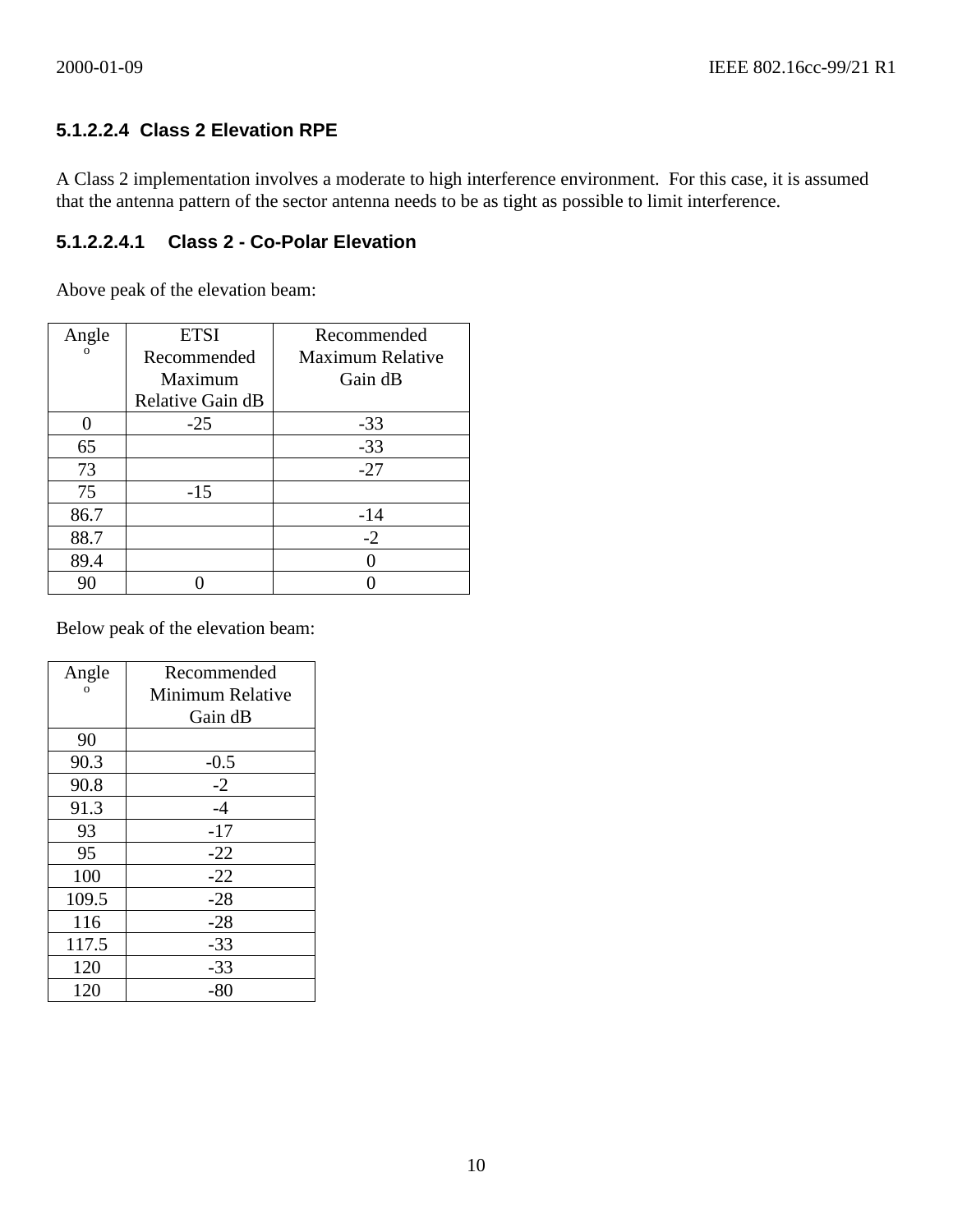# 2000-01-09 IEEE 802.16cc-99/21 R1 **5.1.2.2.4.2 Class 2 - Cross-Polar Elevation**

| Angle | <b>ETSI</b>      | Recommended             |  |
|-------|------------------|-------------------------|--|
|       | Recommended      | <b>Maximum Relative</b> |  |
|       | Maximum          | Gain dB                 |  |
|       | Relative Gain dB |                         |  |
|       | $-25$            | $-25$                   |  |
|       | -35              |                         |  |

Use linear interpolation between limits.

# **5.1.2.2.5 Class 3 Elevation RPE**

A Class 3 implementation involves a very high interference environment. Clearly, the elevation pattern can and must be used to reduce interference to satellites. The characteristics of the Class 2 antenna appear sufficient to eliminate interference with satellites. The use of elevation for discrimination between adjacent cells by narrowing the elevation beamwidth of the antenna is questionable. For example, with a tower height of 60 m and a cell radius of 5 km, the angle to the cell edge is about 0.688<sup>°</sup> down from the horizon. The angle to the center of a same size adjacent cell is about  $0.344^{\circ}$  down from the horizon. Hence, there is only  $0.344^{\circ}$ difference for discrimination from the edge of the cell to the center of the adjacent cell. Implementations for sector antennas achieve elevation beamwidths of about  $1.5^{\circ}$  to  $3^{\circ}$ . Because it is not possible to achieve better interference performance with adjacent cells by the use of the elevation patterns, the Class 2 RPE limits shall be used also in Class 3.

# **5.1.2.2.5.1 Class 3 - Co-Polar Elevation**

See Class 2 values.

# **5.1.2.2.5.2 Class 3 - Cross-Polar Elevation**

See Class 2 values.

# **5.1.2.3 Elevation Radiation Pattern Envelopes, Omni-Directional**

In review of the available omni-directional antennas for these frequency ranges, there are a limited number of true omni-directional antennas. These units have a restricted mounting characteristic in that they need to be at the top of the mounting structure and cannot accept blockage associated with mounting the antenna on the side of the mounting structure. To avoid these mounting limitations, omni-directional patterns are formed by the use of multiple sector antennas. To minimize the complexity in mounting and the resulting differences in RPE's based on mounting, it is recommended that a omni-directional pattern be formed by mounting two 180° sector antennas in a back-to-back configuration. It should be noted that when two 180° sector antennas are used to emulate an omni-directional antenna, typically different polarizations are used for the two antennas. Hence, the polarization of a true omni-directional antenna will not be the same with respect to polarization for the two back-to-back antennas. Likewise, there will be some overlap of the two patterns that will result in different RPE values in the overlap region.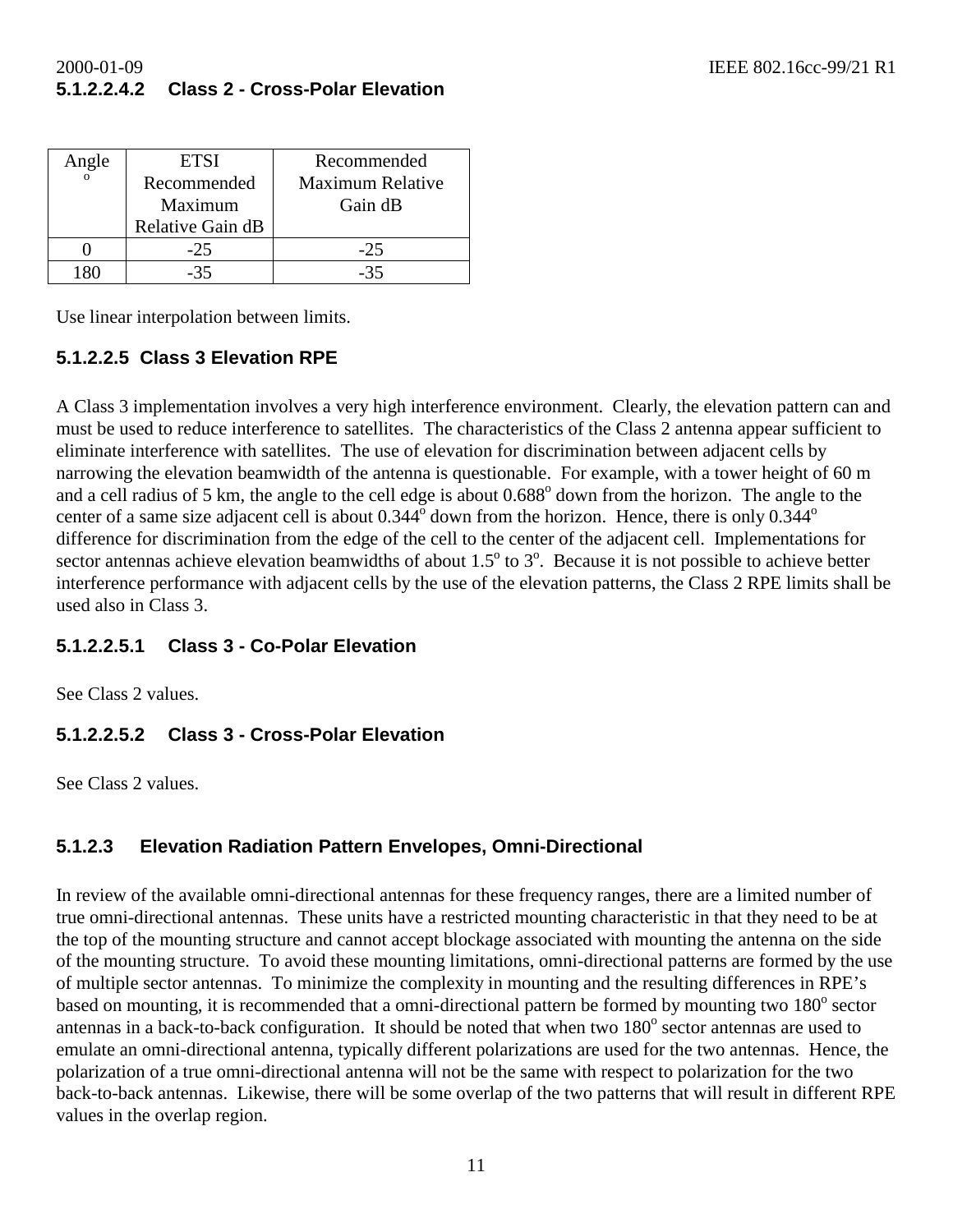### **5.1.3 Minimum Boresight Gain**

The BTS sector antenna boresight gain shall exceed the boundaries defined in the following table for all frequencies in the specified frequency range.

| Sector Angle | <b>ETSI</b> Specified    | Recommended   | Recommended    | Recommended   |
|--------------|--------------------------|---------------|----------------|---------------|
| Degrees      | <b>Boresight Minimum</b> | Boresight     | Boresight      | Boresight     |
|              | Gain dB                  | Minimum Gain  | Minimum Gain   | Minimum Gain  |
|              |                          | Class 1 - dBi | Class $2 - dB$ | Class 3 - dBi |
| 15           | 16                       |               |                |               |
| 30           | 15.5                     |               |                |               |
| 45           | 14.5                     | 18            | 20.8           | 23.5          |
| 60           | 13.5                     |               |                |               |
| 90           | 12.5                     | 15            | 18             | 21            |
| 135          | 11                       |               |                |               |
| 180          | 9.5                      | 12            | 15             | 18            |

Note: The gains presented in the table above are affected by the antenna efficiency. For guidance, the difference between antenna directivity and gain should not exceed 1 dB.

#### **5.1.4 VSWR**

The maximum VSWR should be agreed upon between the equipment supplier and purchaser in line with the overall system design requirements. For guidance, antennas with a VSWR in the range of 1.9 to 1.1 are practical with 1.5 being the typical value.

# **5.1.5 Passive Intermodulation (PIM)**

Co-location is one of the factors that contributes to Passive Intermodulation (PIM) performance. Non-TDMA Point to Multi-Point (P-MP) access methods also affect PIM performance of the antenna due to the number of simultaneous carriers which need to be taken into account. In such cases, a passive intermodulation performance should be agreed upon between the equipment supplier and purchaser in line with the overall system design requirements. For guidance, PIM product limits can often exceed –100 dBc.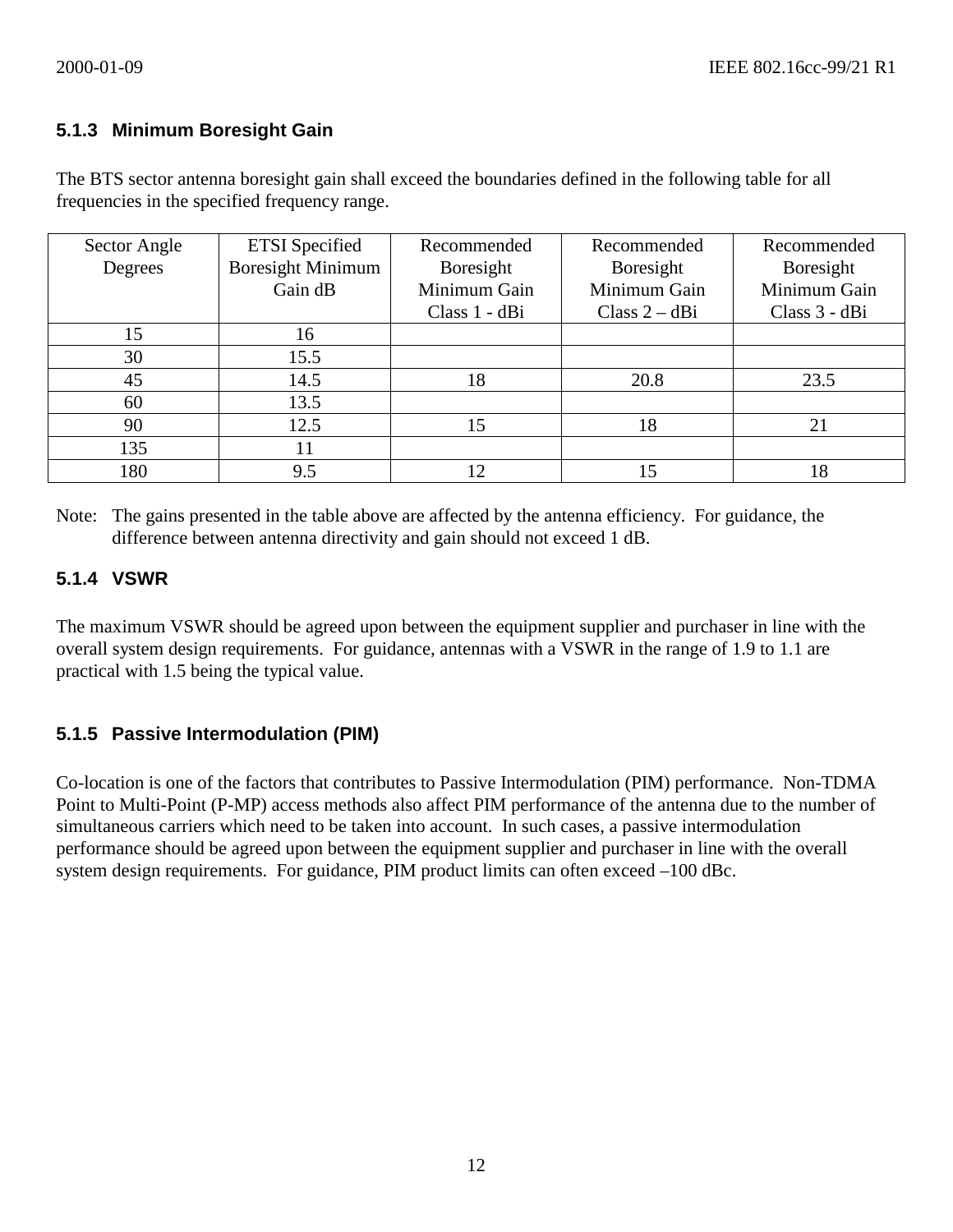# *5.2. Mechanical Characteristics*

## **5.2.1 Temperature and Humidity**

The antennas shall be designed to operate within a temperature range of  $-45^{\circ}$ C to  $+45^{\circ}$ C with relative humidity from 1 to 100%.

# **5.2.2 Wind and Ice Loading**

Wind loading as specified in this document for the BTS relates to mechanical deformations that would cause the radiated pattern to be altered and, hence, affect the coexistence characteristics. Ice loading as specified in this document for the BTS relates to the electro/mechanical effects that would case the radiated patter to be altered and, hence, affect the coexistence characteristics. The deviation of the antenna main beam axis should not be more than 0.5 degrees in either the azimuth or elevation under the following conditions. The antennas should be designed to meet wind and ice survival ratings specified under the following conditions:

| Capability  | Wind Velocity | Ice Load                         |  |
|-------------|---------------|----------------------------------|--|
|             | mi/hr         | density 43.6 lbs/ft <sup>3</sup> |  |
| Operational | 70            | 1n                               |  |
| Survival    | 125           | 1n                               |  |

Note: Hoarfrost is defined with density 19 lbs/ft<sup>3</sup>, rime ice is defined between 19 and 56 lbs/ft<sup>3</sup>, and glaze ice is defined as 56 lbs/ft<sup>3</sup>. The specified value for density is about 66% of the difference between hoarfrost and glaze.

#### **5.2.3 Water Tightness**

Water tightness is important in eliminating unwanted attenuation that would not necessarily be uniform over the antenna aperture and could change the pattern and non-uniformly reduce the distance over which the BTS would operate. For example, should radiating power be increased for part of the pattern to overcome water in the antenna, the power applied to other parts of the pattern could be larger than required and could cause interference problems resulting in coexistence issues.